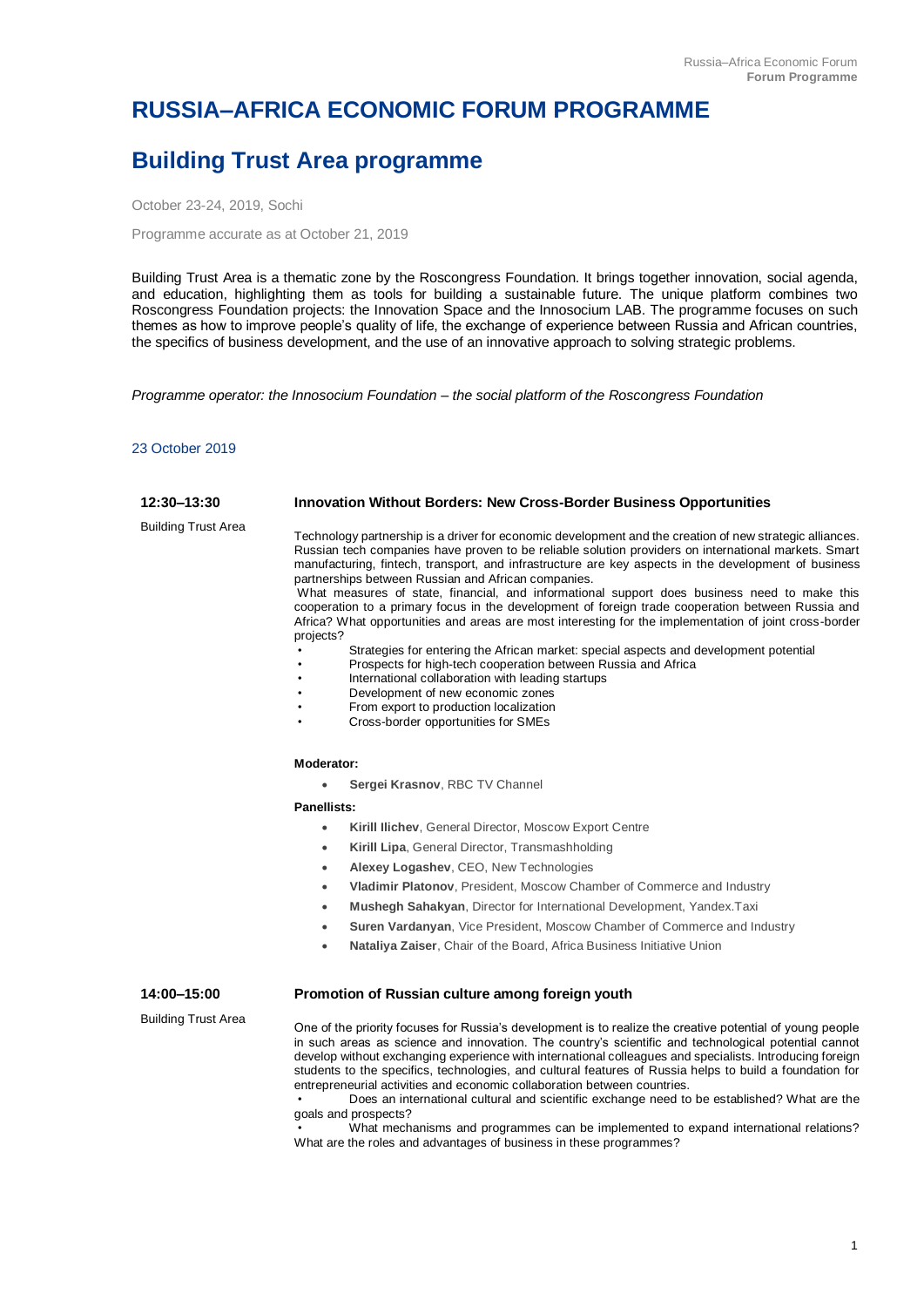#### **Moderator:**

• **Andrey Egorov**, Deputy Chairman of the Coordinating Council for Youth in the Scientific and Educational Spheres of the Presidential Council on Science and Education, Program Director Russia-Qatar

# **Panellists:**

- **Yaseen Abdulrahman**, General Director, Center of African Researches and Studies
- **Dr. Ngan Tonye Francois Simon Pierre**, Representative in the Republic of Cameroon and Central Africa Countries, PEOPLES' FRIENDSHIP UNIVERSITY OF RUSSIA
- **Prof. Francois Havyarimana**, Rector, University of Burundi
- **Roman Kamaev**, Deputy Head, Federal Agency for Youth Affairs (Rosmolodezh)
- **Konstantin Negachev**, Founder, VRCOMM
- **Vadim Nekrasov**, Team Leader for Africa, Delovaya Rossiya (Business Russia)
	- **Veronika Peshkova**, President, Foundation for the Development of Public Diplomacy Women's Perspective; Goodwill Ambassador, United Nations Industrial Development Organization (UNIDO)
	- **Shivleta Tagirova**, Vice Rector for International Activity, Pushkin State Russian Language Institute SBEI HE

# **Telemedicine. How will digital technology change the face of healthcare systems in African countries?**

Reducing the disease burden in African countries and preventing the economies of those countries from lagging behind global indicators can be done through the establishment of effective healthcare systems. Such systems should be able to face current challenges and ensure that the population is healthy and fit to work. Following the implementation of international and national programmes aimed at combating infectious disease in the region, there have been increasing calls to combat heart-related diseases, cancer, and diabetes. Poorly developed healthcare infrastructure in many countries means that healthcare cannot be fully administered in rural, remote and hard-to-reach areas. The lack of qualified medical personnel further hinders timely diagnosis and treatment. One way of solving these problems is through the use of telemedical solutions and technology, along with fixed and portable equipment which harnesses artificial intelligence technology.

Will the transition to digital healthcare be able to substantially reduce the disease burden in African countries? Which of the most promising Russian telemedical solutions and artificial intelligence products in the healthcare sector can help the African region? What effect might the implementation of modern fixed and portable telemedicine equipment have?

#### **Moderators:**

- **Gabriel Anicet Kotchofa**, High Commissioner for International Relations, Deputy Secretary General, Eurasian Economic Cooperation Organization
- **Mikhail Natenzon**, Chairman of the Board of Directors, National Telemedicine Agency

#### **Panellists:**

- **Alan John Kwadwo Kyerematen**, Minister of Trade and Industry of the Republic of Ghana
- **Dr Musawenkosi Eslom Mdluli**, Director at Khuphuka Kings International (Pty) Ltd
- **H.E. Wycliffe Ambetsa Oparanya**, Chairperson, Council of County Governors of the Republic of Kenya

#### **Front row participants:**

- **Sergei Chesnokov**, President and General Director and Prom Trust Technology
- **Sergey Voinov**, Senior Project Advisor for MEDTECH, IOT and Electronics at Skolkovo Foundation

#### **17:15–18:15 Benchmarking session 'Startups vs SMEs: Partnership in Innovation 2020'**

Building Trust Area

**15:30–16:45** Building Trust Area

> The business environment is regarded as something big and sluggish that has no place for innovation. A startup, in contrast, is thought of as something vigorous that can change reality and imbue the world with new values. On the other hand, there is the issue of stability. SMEs are considered a more stable structure that is responsible to a large number of customers. A startup can easily turn out to be something unstable or highly overrated.

> This discussion will also address the trend of accelerators in large business structures that try to grow startups within companies. Questions for discussion:

> How can these two structures benefit one another? Which methods of two-way interaction are most effective? What risks might they face? What are the special aspects of building partnerships with customers and buyers? Why do innovations need to be introduced in entrepreneurship now?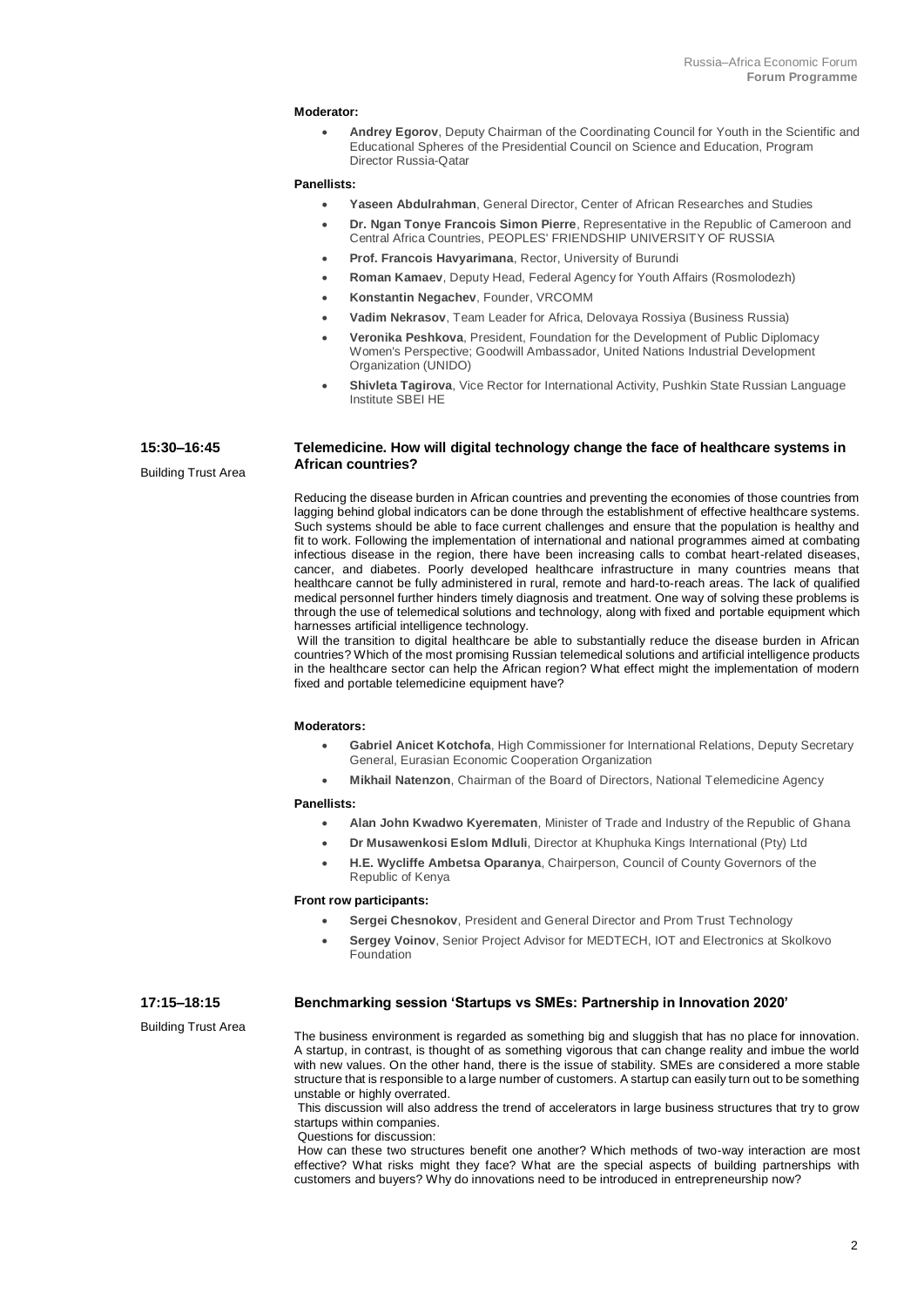# **Moderator:**

• **Anisia Yevdokimova**, Expert, WorldSkillsRussia;Executive Director, Favorit DMC

### **Panellists:**

- **Andrey Burdin**, General Director, Power Machines
- **Gabriel Edgal**, Managing Consultant of Oakwood Green Capital Ltd charged with the responsibility of strategically positioning the firm to achieve its corporate objectives
- **Kingsley Ifi**, General Director, Springboard.fi
- **Victor Sedov**, Member of the Board Presidium, All-Russian Non-Governmental Organization of Small and Medium-Sized Businesses OPORA RUSSIA
- **Nikita Tullinov**, Director, Vertical World Publishing House; Private Investor, Quadra Capital Fund
- **Mr. Khon Tquiero Twey**, Minister of trade, industrialization and small and medium business development of the Republic of Namibia

# **Front row participants:**

- **Alexander Butmanov**, Partner, DTI Algorithmic
- **Pavel Stepanov**, Deputy General Director, Geoscan
- **Alexander Uglov**, Partner, Singapure holding «Altergate»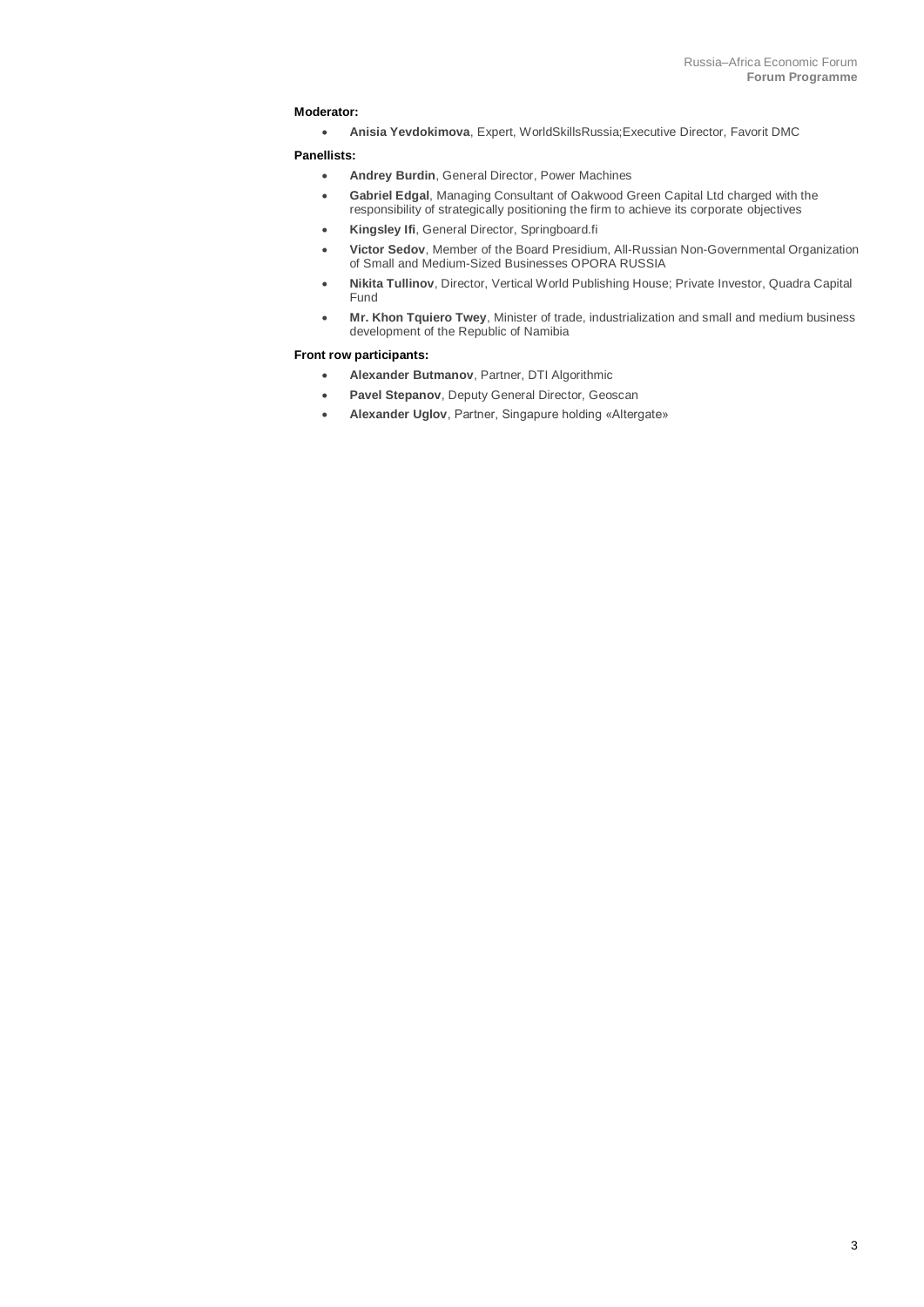**10:15–11:15**

# **Russia–Africa: What's next?**

Building Trust Area

Russian-African relations have become a priority for Russia.

Events devoted to the development of Russian-African relations have been regularly held as part of forums since 2017. The first Russia–Africa Public Forum was held in 2018. The Russia–Africa Summit is the first large-scale event in the history of relations between our countries. There is great potential for economic, political, and humanitarian cooperation with the countries of the African continent, so we must ask the question – what are the prospects for further cooperation between our countries?

# **Moderators:**

- **Vladimir Chetiy**, President, Global Alumni Alliance
- **Nataliya Zaiser**, Chair of the Board, Africa Business Initiative Union

#### **Panellists:**

- **Mikhail Bogdanov**, Deputy Minister of Foreign Affairs of the Russian Federation; Special Presidential Representative for the Middle East and Africa
- **Eleonora Mitrofanova**, Head, Federal Agency for the Commonwealth of Independent States Affairs, Compatriots Living Abroad, and International Humanitarian Cooperation
- **Ilyas Umakhanov**, Deputy Chairman of the Federation Council Federal Assembly of the Russian Federation
- **Vladimir Yurtaev**, Professor, Department of Theory and History of International Relations, Peoples' Friendship University of Russia

#### **11:30–13:00 Business Priority: Perspective pitch session**

Members of an expert council have selected the seven best tech startup projects to present them at the Business Priority: Perspective pitch session. The discussion participants will pay special attention to the prospects for exporting Russian products to the African continent and the special aspects of the countries' markets. The expert panel will include representatives of investment funds, the federal and regional authorities, corporations, large and medium-sized businesses, angel investors as well as delegations from African countries. Participants will discuss the investment climate in Russia and ways to enhance its innovative potential.

#### **Jury:**

- **Yury Cherches**, Member of the Board of the Roscongress Foundation
- **Yury Saprykin**, Vice President for Regional and International Development, Skolkovo Foundation
- **Eugene Vasilev**, Chairman of venture committee, National Technology Initiative (NTI)

**13:00–14:00** Building Trust Area

Building Trust Area

# **Open-talk: traverser le désert**

The Business Priority project will feature an open talk concerning the development of end-to-end technologies in such areas as water supply, water treatment, and alternative sources of fresh water. Representatives of high-tech companies will talk about the industry's development and the methods used for water extraction and the treatment of water facilities, will analyse the main barriers, and share experience and tips for making a technological breakthrough based on existing technologies.

#### **14:30–15:30 Pitch session: Smart city 2020**

Building Trust Area

A smart city is an interconnected system of communication and information technologies with the Internet of Things (IoT) that simplifies the management of a city's internal processes and improves the population's standard of living. A smart city enhances people's standard of living and reduces the costs of work processes by automating activities that do not require the use of analytical skills. What technologies are the driving force for the development of territories today? What trends can we expect in the next five years? How can we improve the life of communities in Russia and Africa and impact the sustainable development of territories?

### **Moderator:**

• **Alexander Butmanov**, Partner, DTI Algorithmic

**Jury:**

• **Dmitry Gordienko**, Director, Russian Representative of Accelerator Founder Institut